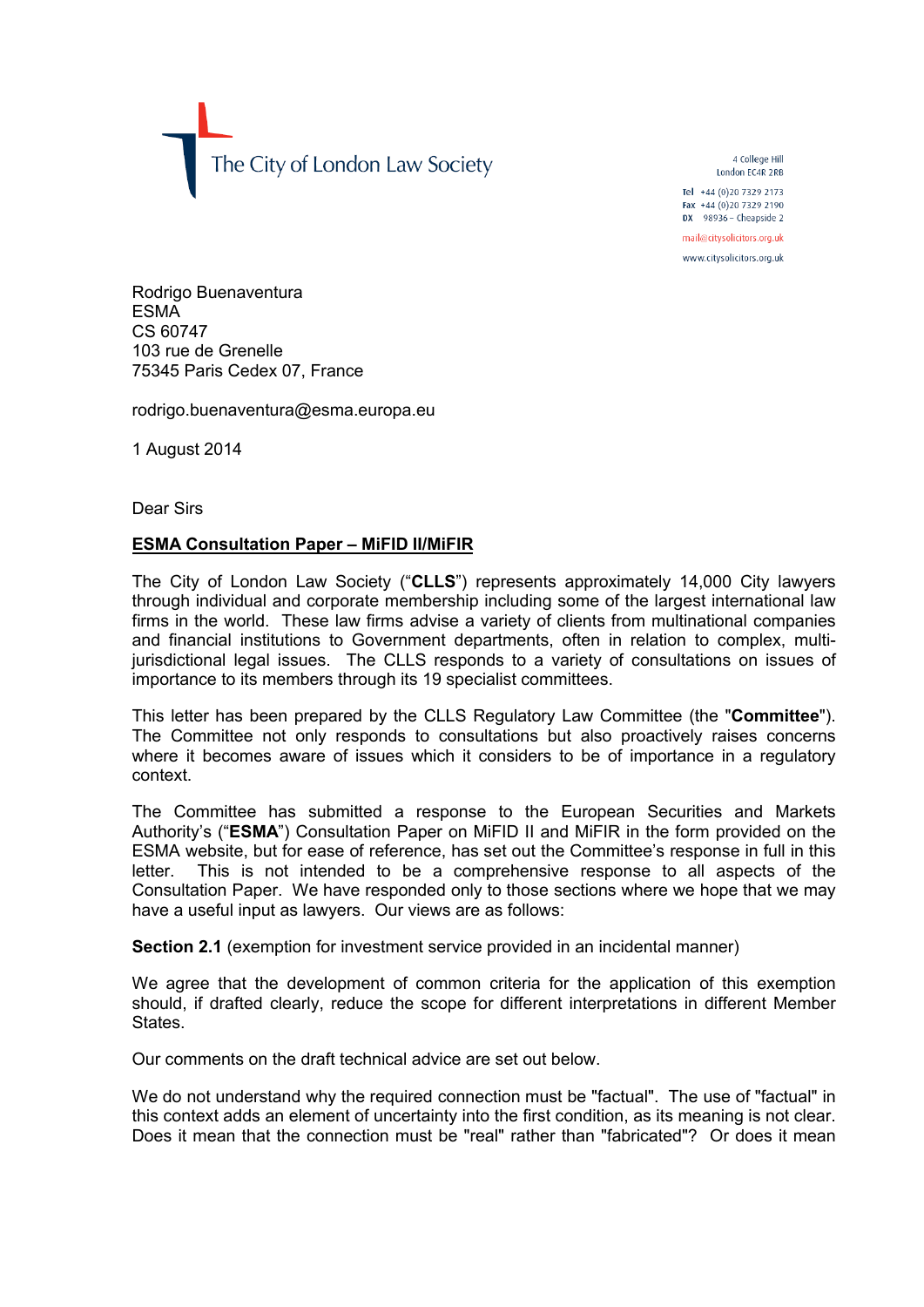that there must be observable evidence of the connection? We suggest that "factual" should be deleted, possibly to be replaced by a clearer term.

In respect of the second condition, we assume that the intended meaning is that the provision of investment services should not aim to provide a systematic source of income in respect of the investment services, i.e. it is not acceptable for the investment service to generate its own systematic revenue. However, the occasional provision of investment services could have as its aim the generation of a systematic source of income from services which are not investment services. The addition of "in respect of such investment services" to the end of the second condition would clarify the point.

### **Section 2.2**

We support the clarification of article 52 of the Implementing Directive which currently provides that "a recommendation is not a personal recommendation if it is issued exclusively through distribution channels or to the public." CESR states at paragraph 60 of its Consultation Paper entitled "Understanding the definition of advice under MiFID" that this exemption only applies when the recommendation issued through distribution channels or to the public is addressed to the public in general. This ignores the word "or" in the MiFID definition and some clarification is therefore needed.

We do not, however, support the removal of the words "through distribution channels" without any further amendments because, as rightly pointed out by the IMA in its response to CESR/10-4, such deletion could have a knock on effect on the treatment of investment research, as that term is defined in Article 24. Investment research rightly falls outside the definition of investment advice thanks to the current exemption.

#### **Section 2.7**

As an overall comment, we feel that the product governance proposals made by ESMA in its consultation paper should not cover the entire investment market and appear to be suitable only for structured retail products.

It is crucial that ESMA clarifies exactly which products fall within the scope of "structured retail products".

Furthermore, the proposed product governance rules should not apply to professional clients and eligible counterparties.

In respect of the statement by ESMA on page 42 of the consultation paper that "product governance arrangements should be considered broadly, meaning that they should also apply, where relevant, to the provision of investment services", this would be a massive extension of scope and beyond that which is envisaged under MiFID II.

It should also be clear that there should be no overlap between the proposed product governance rules in respect of MiFID II and UCITS and AIFMD.

In addition, it is important to stress that any third country exemptions in respect of structured retail products will discriminate heavily against EU-products which would be unsatisfactory; therefore any proposals should be applied uniformly, either to the manufacture or to the distribution of structured retail products, whether the product in question is an EU or third country manufactured product.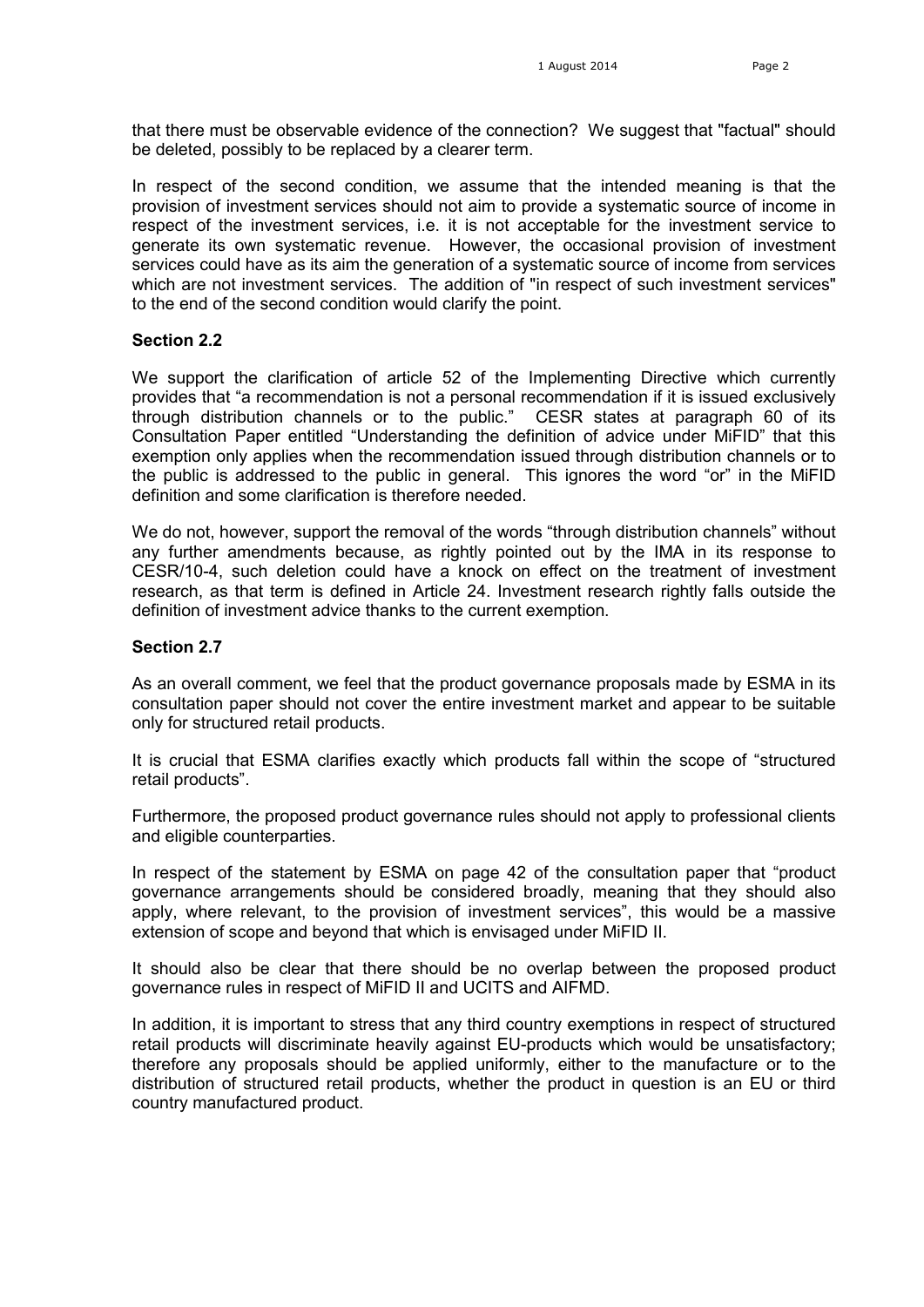### **Section 2.9**

We understand and have no comment on the policy that a firm should only rely on disclosure of a conflict as a measure of last resort, where the arrangements established by the firm are not sufficient to ensure, with reasonable confidence, that the risks of damage to the interests of the client will be prevented. However we would not want this to be interpreted as meaning that firms may not make disclosures to their clients of the types of conflict that may arise in the course of the firm's business. We consider this to be important information for a client and disclosures of this kind may be thought necessary under applicable law relating to conflicts of interest generally.

### **Section 2.10** (underwriting and placing)

At paragraph 5, it is stated that underwriting and placing "includes the above services where they are provided in relation to financial instruments as defined in MiFID II whether through a public or private placement, or on the primary or secondary markets or otherwise". Our view is that MiFID is silent on the question of whether these services apply in respect of secondary markets. It is clear that they apply in respect of primary markets and our view is that the correct interpretation of MiFID is that it applies only in the context of primary markets. If these services were to apply in respect of secondary markets, it would be better for this extension to be based in clear, legislative drafting, rather than to take effect because of the assumed interpretation used by ESMA in this consultation paper. We note that the subsequent discussion of placing (see paragraphs 25 to 30) uses examples which are solely in the primary market context.

We agree with the statement at paragraph 6 that it is important to identify clearly the person to whom the firm owes a duty in the provision of underwriting and placing services.

Our comments on the draft technical advice are set out below.

The explanations to be given to clients by investment firms under part 3 must be given "before it accepts a mandate to manage the offering". Some of the explanations will require significant work by the investment firm, and it is unfair to require this even before the mandate has been awarded. Greater care should be taken to isolate those steps which can reasonably be taken by an investment firm before it is awarded the mandate (e.g. generic descriptions of its processes). In addition, investment firms should be permitted to provide the remaining explanations promptly following upon being appointed to the relevant mandate. For example, it is unfair to expect an investment firm to provide a potential issuer client with "details of the targeted investors" prior to its appointment.

There is an incorrect implication (see paragraph 24 and part 5 of the draft technical guidance) that pricing is determined by the investment firm. The price is determined by the issuer, with advice and input from the investment firm.

In part 9 of the draft technical guidance, it should be made clear that the policy can be made available shortly before the issuer and investment firm agree on the placing.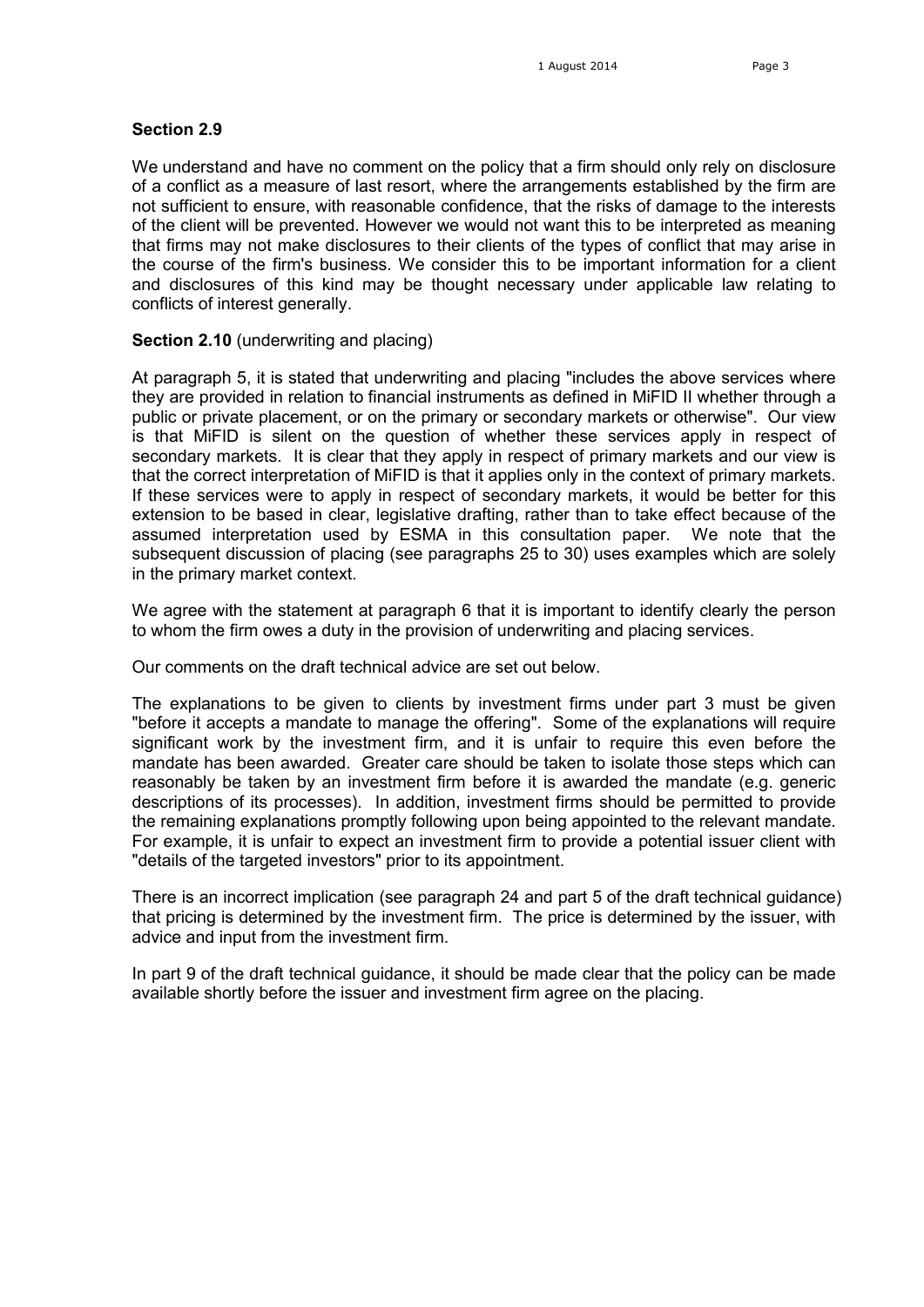# **Section 2.21** (best execution)

The draft Technical Advice seeks to clarify how best execution requirements apply to investment firms carrying out the MiFID services of "*portfolio management*" and "*reception and transmission of orders in relation to one or more financial instruments*".

As a general observation, the Committee notes that the scope of the service of "*reception and transmission of orders"* is unfortunately not coherently and exhaustively defined in MiFID I or MiFID II. This has resulted in a degree of ambiguity in identifying the constituent elements of that activity. There are a diverse range of circumstances which are potentially captured and it could extend to services that do not directly involve the execution of client orders. Accordingly, absent a more precise definition of the service, the Committee considers that the draft Technical Advice should be clarified such that the best execution requirements apply only to reception and transmission if it leads directly to the execution of orders on behalf of clients.

The Committee is concerned that, pursuant to the draft Technical Advice, investment firms that receive and transmit orders (i.e. by performing the role of an intermediary for order flow) and portfolio managers appear to be subject to the same best execution standards as those firms that pass orders directly to an execution venue. This may lead to requirements being applied notwithstanding that it would be inappropriate for there to be a duty as to the execution of an order (e.g. where the firm has no control over or minimal impact on execution).

ESMA's assertion that "*MiFID II does not set out major changes to the best execution requirements*" may be thrown into question given the apparent mismatch between the approach of the draft Technical Advice in this area and the best execution framework in MiFID I<sup>1</sup>. Article 21 of MiFID I sets out the relevant requirements for investment firms that execute client orders, while the requirements applying to investment firms that receive and transmit orders and portfolio managers are set out in Article 45 of the Implementing Directive2, a provision made under Article 19 of MiFID I. Article 21 (but not Article 19) applies when an investment firm that receives and transmits orders or manages portfolios also executes the orders received or the decisions to deal on a client's behalf. As such, there is a clear line (seemingly removed pursuant to the draft Technical Advice) for best execution purposes between order reception and transmission and portfolio management on the one hand and the execution of client orders on the other.

An investment manager or other market participant that transmits an order to a broker is currently able, to a large degree, to rely on the broker to obtain best execution (subject to monitoring the latter's execution arrangements). With that in mind, the Committee welcomes ESMA's acknowledgment that the "*best execution provisions are not intended to require a firm that transmits or places orders with other entities for execution to duplicate the efforts of the execution entities*". The Committee is concerned, however, that a blanket application of best execution requirements to firms that receive and transmit orders or manage portfolios

<sup>-</sup> $1$  2004/39/EC.

<sup>2</sup> 2006/73/EC.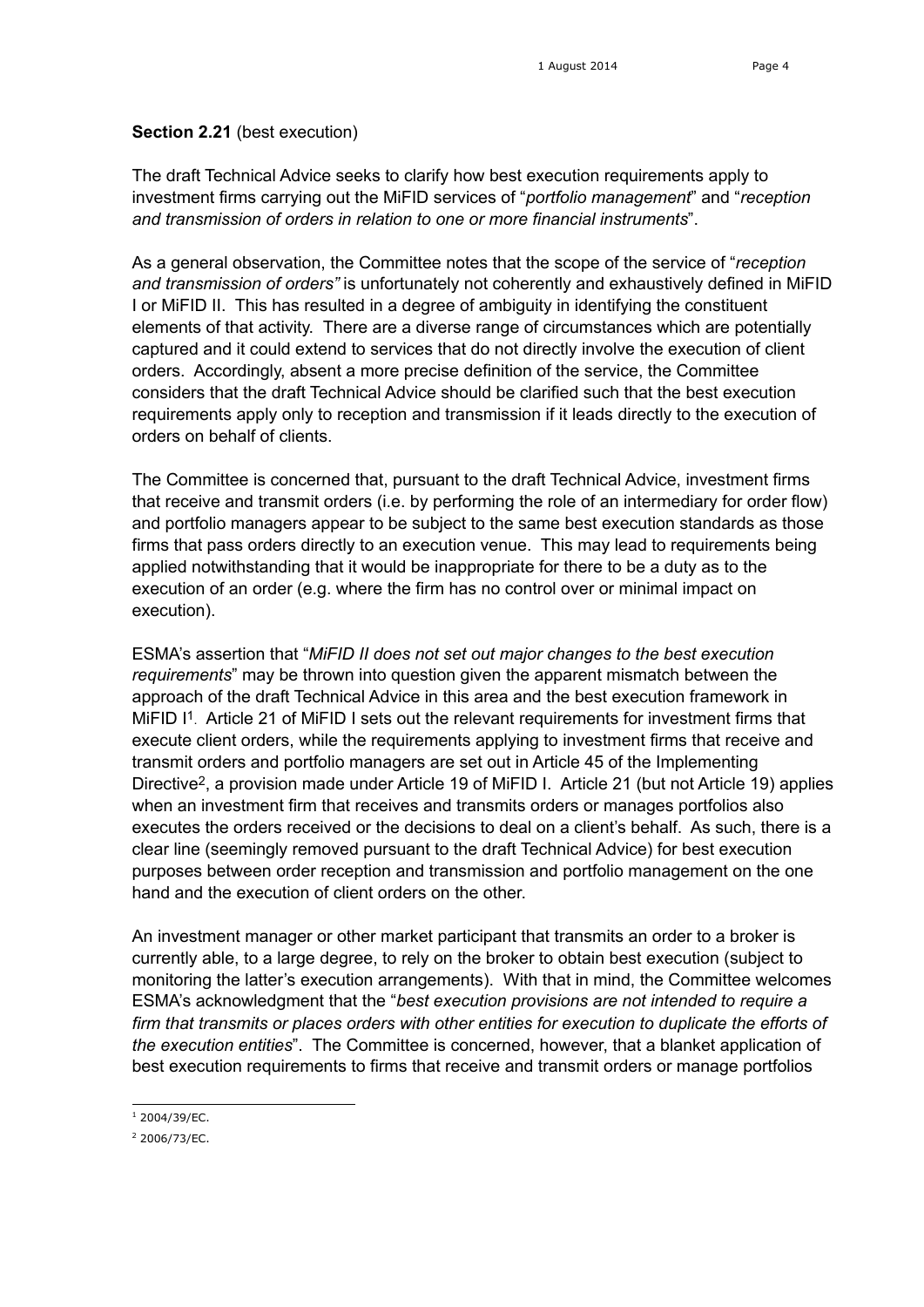may result in the duplication of effort that the Directive seeks to avoid. It could also cause confusion as to the extent to which a portfolio manager or receiver and transmitter may rely on an intermediary to provide best execution.

Moreover, it is not clear how the provisions apply where an intermediary or venue in a chain of execution is located in a third country jurisdiction and is not subject to MiFID best execution requirements. In such circumstances, it may be challenging for an investment firm in the chain to ensure that it has complied with the relevant requirements including, for example, by providing clients with an execution policy. We consider that it would be useful if the draft Technical Advice could recognise this difficulty and provide for greater certainty in this area; in particular, we suggest that the obligation should in any case apply only in respect of products traded on relevant execution venues.

Under paragraph 6 of the draft Technical Advice it appears that firms that receive and transmit orders or manage portfolios should provide all clients (not just retail clients) with relevant information on the execution policies of the entities that they have selected to execute transactions, in each category of financial instruments, before proceeding to transmit or place their orders. This appears to be a minimum information requirement. The Committee suggests that such firms should instead be required to make that information available on request.

At present, the Implementing Directive clarifies at Article 45(4) that portfolio managers and receivers and transmitters are deemed to have satisfied best execution requirements to the extent that they act in accordance with a specific instruction from their client "*when placing an order with, or transmitting an order to, another entity for execution*". As a point of clarification, it would be helpful if ESMA could reproduce this statement in its draft Technical Advice. (An analogous provision in Article 27(1) of the MiFID II Directive**3** applies when firms are executing orders on behalf of clients but seemingly not when firms are merely passing on orders on express instructions of the client).

The Committee supports the statement in the draft Technical Advice that "…*the [execution] policies of firms transmitting or placing orders with other entities for execution should be customised depending on the class of instrument and on the type of service provided*". The Committee sees this as useful confirmation as to the scope of the best execution requirements and believes that it should be up to firms to adopt policies on best execution that reflect the particular nature of the services they provide.

We are, however, concerned that it will not be possible to assess the "fairness" of the price of bespoke OTC products, as required by paragraph 4 of the draft Technical Advice, in any meaningful way. As is currently acknowledged in the MiFID Implementing Directive, transactions involving customised OTC financial instruments "involve a unique contractual relationship tailored to the circumstances of the client and the investment firm" (Recital 70). Certain instruments that are traded over the counter are so customised that price comparisons are essentially meaningless since there is little or nothing against which to compare the transaction. As such, firms may not be in a position to search the market to

<sup>-</sup> $3$  2014/65/EU.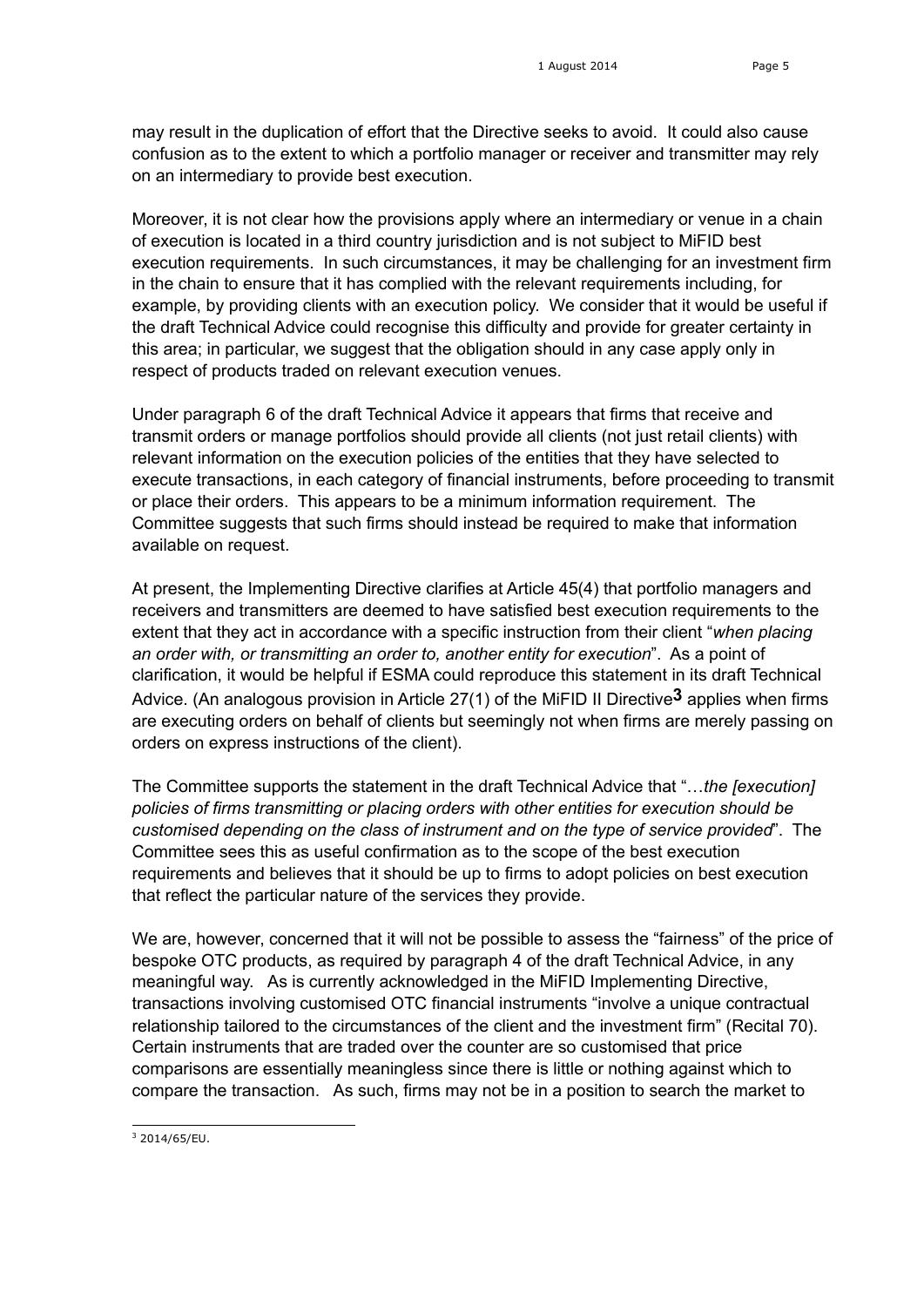check that a price quoted is "fair" and could in some circumstances be concerned that to attempt to do so may give rise to competition law risks. The Committee therefore suggests that this provision is deleted in its entirety (or at the very least framed differently).

# **Section 3.1**

3.1 (paragraph 29 which suggest there are only two types of instruments which are "certificates")

The definition of the term "certificates" under Article 2(1)(27) of MiFIR is drafted so widely that it could, on the face of it, potentially cover such items as additional Tier 1 securities, preferred securities and subordinated securities.

This interpretation seems odd as, although these products are "equity-like", they would not, in the normal course of events, ever be described as "certificates" in general capital markets usage. In capital markets terminology, the term "certificates" would more likely be used to describe various types of structured securities but these would likely not be preferred or subordinated so would not fall within the definition of certificates as set out in MiFIR and would fall into other categories of 'transferable securities' under MiFID.

It is unclear from the ESMA CP exactly how ESMA has conducted its analysis and concluded that only two types of instrument fall within the category of certificates (page 183 at paragraph 29). One possible interpretation (unlikely in our view) is that, in reality, only those two types of "certificates" are likely to be traded and to breach the liquidity thresholds and, consequently, actually become subject to the transparency requirements for equity-like instruments.

Consequently, in response to Q116 the above examples could be viewed as additional instruments that could be caught by the definition of certificates under Article 2(1)(27) of MiFIR but we really need a clarification.

# **Section 3.2**

3.2 (proposal to classify asset-backed commercial paper (ABCP) as a Structured Finance Product)

# *Lack of relevance of reference to CRA Regulation as a legal precedent*

It is not clear to us why ESMA has chosen, see page 190 at paragraph 10, to refer to Delegated Regulation 448/2012 relating to the CRA Regulation as the "legal precedent" and justification for including ABCP in the Structured Finance Products bucket. The CRA Regulation has a different purpose (namely, to address issues relating to reliance on external credit ratings) and the definition of structured finance instrument in the CRA Regulation links back to the CRR (as opposed to MiFID). The fact that ABCP is rated and therefore classified as a structured finance instrument for the purposes of the CRA Regulation (which makes sense as an ABCP issuer is a conduit) does not mean that it follows that the CRA Regulation classification is relevant in other contexts such as MiFID transparency requirements.

# *Inconsistency of treatment of ABCP in EU legislation*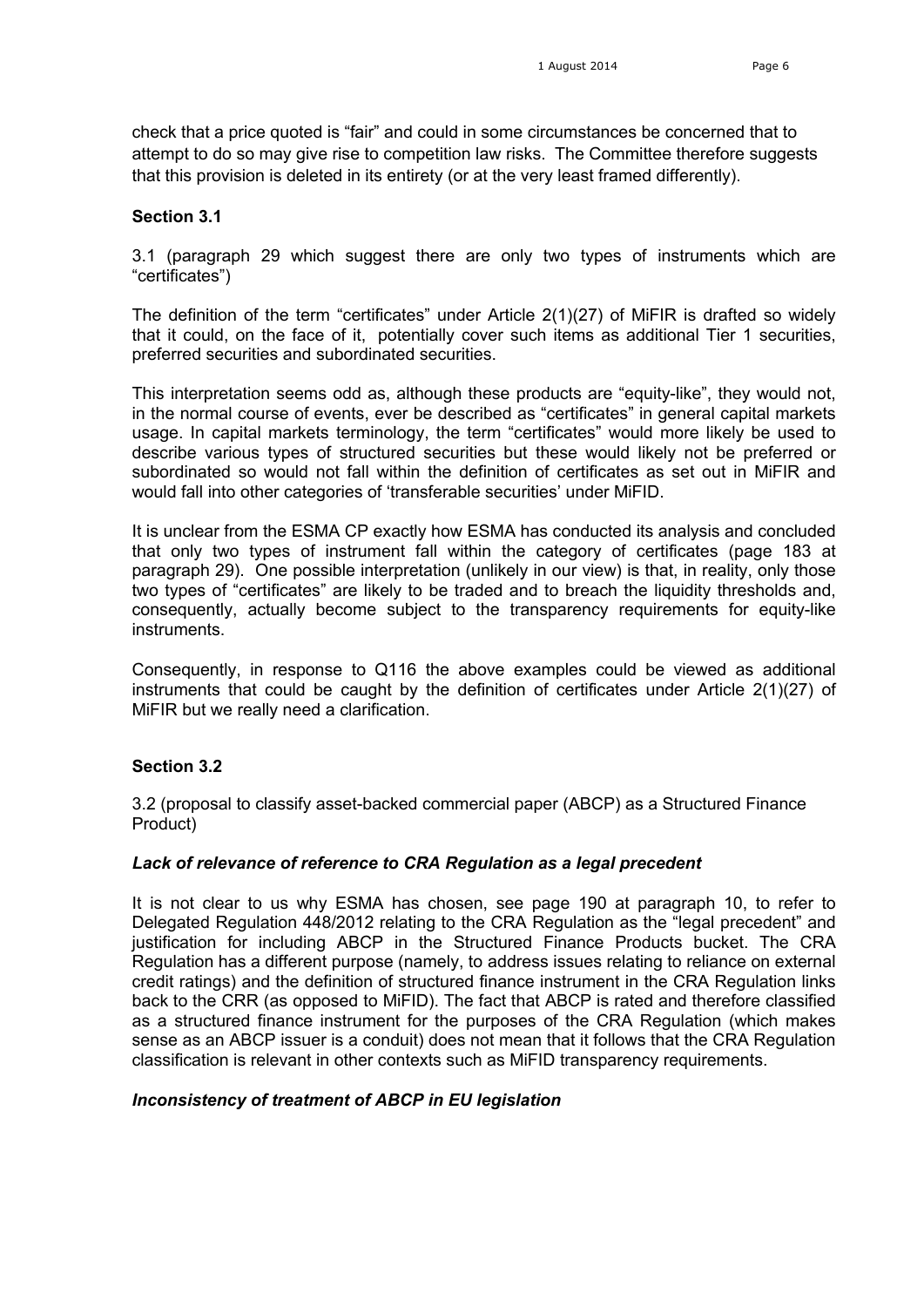In the context of the proposed Money Markets Funds (MMF) Regulation (which refers to the UCITS Directive definition of Money Markets Instruments (MMI) and which does not appear to have been drafted to exclude ABCP), references to the definition of MMI suggest that ABCP would be regarded as MMI. It is not clear why ABCP is included in the definition of MMI for some purposes but not others. Absent a good argument for the distinction based on sound policy objectives, there is a strong argument for consistency.

ABCP is treated differently for disclosure purposes more generally in the EU Prospectus Directive (PD) context - The PD defines securities as transferrable securities under MiFID with the exception of MMIs under MiFID with a maturity of less than 12 months. In the UK, this is tracked through in the FSMA implementing provisions - see section 102A and the references to application to transferable securities in section 85. No one has suggested that ABCP should not be regarded as an MMI for the purposes of this PD scope carve-out, and it would be a problem if such a view were taken. Therefore, the EU authorities have accepted that ABCP should be treated like other short term MMIs in the context of other disclosure requirements.

The draft advice states that "ABCP should be classified as a SFP for the purposes of MiFIR" [see CP page 190] – ESMA should consider and be alert to any 'knock-on' consequences of this determination due to references of the MiFID definition of transferable securities being used in other legislation (e.g. the PD) and if it is the intention that ABCP should only be classified in this way for MiFIR transparency purposes then that should be made explicit.

SFP definition and the fact that ABCP is often fully supported by a bank – As ABCP is often fully supported by an originating bank, the risk of default is mitigated and will ultimately be dependent on the relevant credit enhancement provider rather than the performance of the underlying assets. The definition of SFP states that payments "depend on the cash flow from the underlying assets" which is therefore not strictly the case in respect of a significant proportion of ABCP.

If you would find it helpful to discuss any of these comments then we would be happy to do so. Please contact either Peter Richards-Carpenter by telephone on +44 (0) 20 3400 4178 or by email at [peter.richards-carpenter@blplaw.com](mailto:peter.richards-carpenter@blplaw.com) or Karen Anderson by telephone on + 44 (0) 20 7466 2404 or by email at [karen.anderson@hsf.com](mailto:karen.anderson@hsf.com) in the first instance.

Yours sincerely

Peter Richards. Carpenter

**Peter Richards-Carpenter** *Co-chair, CLLS Regulatory Law Committee* **Karen Anderson**

*Co-chair, CLLS Regulatory Law Committee*